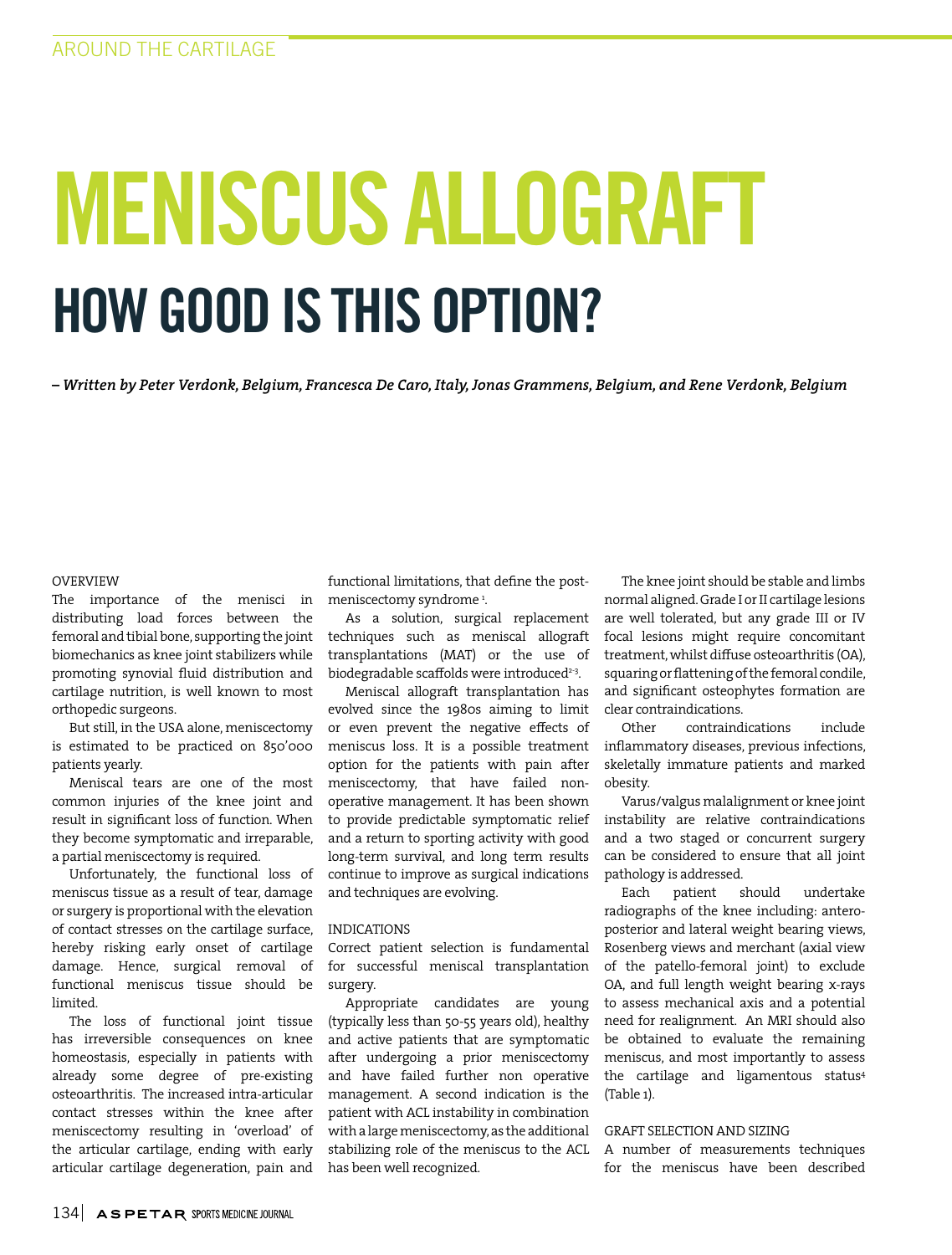| <b>TABLE 1</b>                                                           |                                                                                               |
|--------------------------------------------------------------------------|-----------------------------------------------------------------------------------------------|
| <b>Indications</b>                                                       | Contraindications                                                                             |
| Age < 50-55 y                                                            | $Age$ > 55 $V$                                                                                |
| Persistent unicompartmental pain,<br>failure of non-operative treatments | Knee instability                                                                              |
| Previous total or subtotal<br>meniscectomy                               | Generalized/grade-IV<br>degenerative compartmental<br>cartilage changes                       |
| Outerbridge grade $\langle$ 3 articular<br>changes                       | Marked radiographic changes such<br>as femoral condyle flattening and<br>osteophyte formation |
| Correct alignment                                                        | Varus/valqus malalignment                                                                     |
| No ligament laxity                                                       | Synovial disease<br>Inflammatory arthritis<br>Obesity                                         |

**Table 1:** Indications and contraindications to MAT.

based on plain radiographs, 3D computed tomography, magnetic resonance imaging and anthropometric data.

To date, the most used technique is the meniscal measurement obtained on a plain antero-posterior and lateral radiograph, as proposed by Pollard et al. On anteroposterior films two vertical lines are drawn perpendicular to the joint line and are used to measure meniscal width. In a medial meniscus, the first line is tangential to the medial tibial metaphyseal margin and the second is through the peak of the medial tibial eminence. For a lateral meniscus, the first line is tangential to the lateral tibial margin and the second is through the peak of lateral tibial eminence. The distance between these two lines is said to be meniscal width. Meniscal lenght is then measured in a similar manner on lateral radiographs. The first line is drawn at the anterior tibial surface above the tuberosity and the second is a parallel line tangent to the posterior margin of the tibial plateau<sup>5</sup>.

For what concerns graft preservation, non-irradiated deep-frozen or fresh frozen, is one of the most common conservation methods used in orthopaedics. It can be stored at -80°C for up to 5 years. This method is technically simple and minimally immunogenic. The menisci, harvested under

sterile conditions, are put into physiological solution with an antibiotic agent, followed by rapid freezing. Although donor fibrochondrocytes may be destroyed by the freezing process, it is hypothesized that the same process results in denaturation of the histocompatibility antigens and thus decreases immunogenicity within fresh frozen menisci. A further advantage is the maintenance of the mechanical properties of the meniscal allograft.

#### SURGICAL TECHNIQUE

Meniscal allograft transplantation (MAT) may be performed using either open or arthroscopically assisted techniques, or a combination of these, with a miniarthrotomy to insert the graft and arthroscopic preparation and fixation.

Arthroscopically assisted techniques are obviously much more technically demanding, requiring a considerable learning curve<sup>5-6</sup>.

The three main fixation methods that can be used to fix a MAT are: suture-only transosseus fixation, bone plugs fixation and the bone bridge technique. The first one consists of fixing soft tissue graft only using sutures through the body and meniscal horns, while the meniscal roots are fixed using a transtibial suture technique, similar to root lesion repairs.

The bone plugs and keyhole techniques are different types of bone fixation. The double plug technique consists in bony fixation to the tibia of the meniscal horns, which are left attached to the allograft bone, and capsular fixation of the peripheral margin of the allograft. In the bone bridge technique, the grafts contain a common bone bridge attached to both anterior and posterior horns. This bone bridge is then inserted into a similarly shaped slot in the recipient tibia. It has been recommended that this technique should be used with implantation of a lateral meniscus because the distance between the horns is only 1 cm or less. Both osseous techniques require the preparation of osseous beds in the receptor knee, so the plugs or bridge can fit in it.

# CONCOMITANT PROCEDURES

Meniscus allograft transplantation (MAT) has a significant role in the treatment of the symptomatic post-meniscectomized patient. However, the overall rules of surgical engagement include that in the presence of malalignment or ACL instability, a corrective osteotomy or an ACL reconstruction should be the first procedure, respectively, followed by MAT and ultimately cartilage repair. MAT or cartilage repair have little sense in the malaligned or unstable lower limb.

These concomitant procedures include a high tibial or distal femoral osteotomies when a malalignment is present, ligamentous reconstructions for unstable knees, and any cartilage procedure, such as microfractures, osteochondral allograft or scaffold implantation for focal cartilage defects. They should be performed at the time of the transplant, or via staged procedure, before the meniscal surgery7 .

Many studies evaluate the outcomes of meniscal allograft in conjunction with concomitant procedures, reporting no significant influence of these procedures on postoperative patient reported outcomes, failure rates and graft survivorship.

#### MAT AND SPORTS

The treatment of young, active patients with chronic pain after total meniscectomy remains clinically challenging.

Meniscus allograft transplantation results in athletes are good, with some authors reporting up to 70% of patients returning to the same level of sporting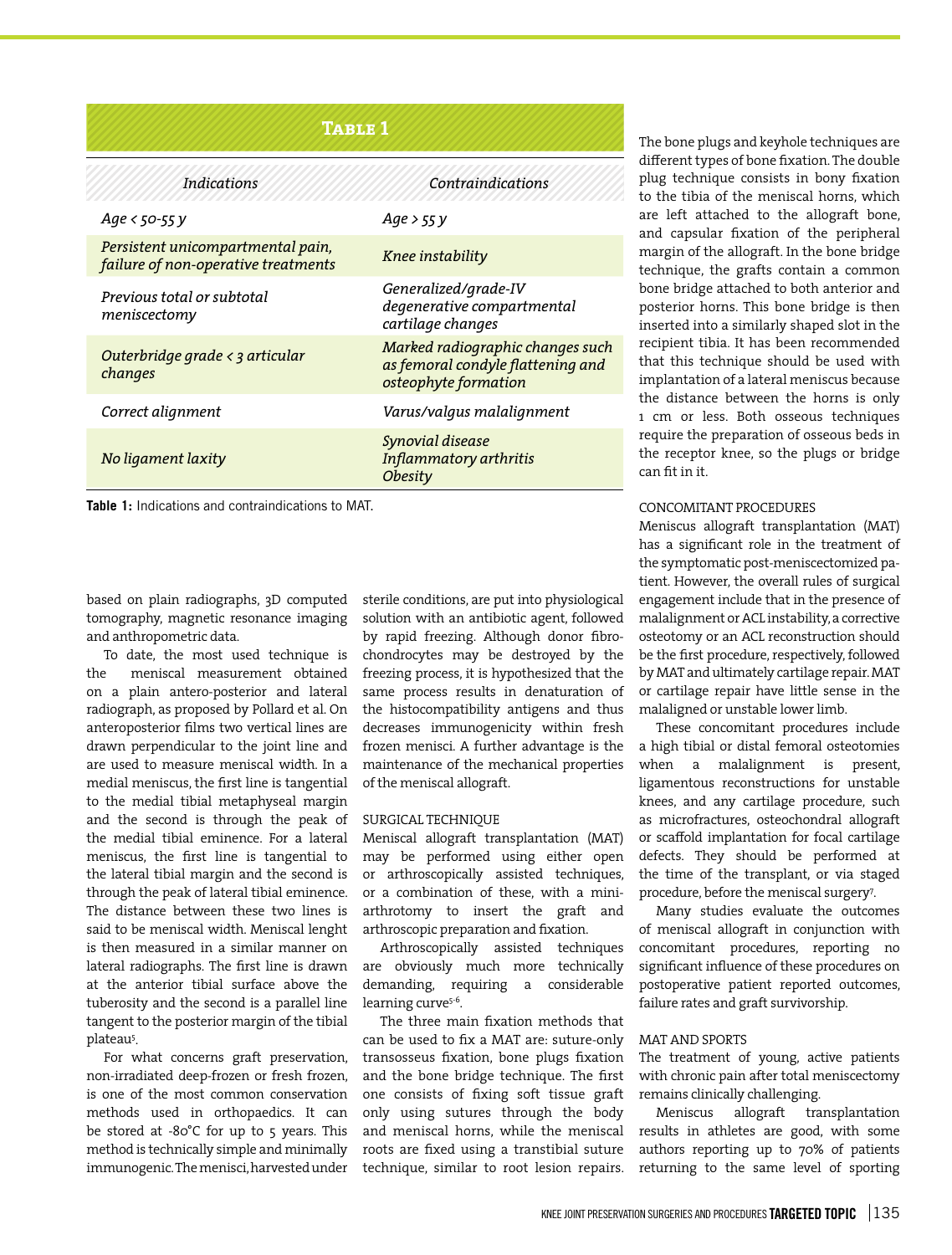# AROUND THE CARTILAGE







**Figure 1:** Lateral meniscus allograft with bone bridge connecting the anterior and posterior horn.

**Figure 2:** Medial meniscus allograft

prepared for all soft tissue transosseus fixationusing bony tunnels and a posteromedial traction suture.

**Figure 3:** A typical lateral meniscus allograft patient presenting late. The lateral femoral and tibial articular cartilage already shows grade 4 cartilage defects. These cartilagenous defect are secondary to the loss of functional meniscus tissue. Earlier intervention with a lateral MAT could have avoided the advanced cartilage wear.

activities. But the most important aspect is the management of patients' expectations. The athletes undergoing this kind of surgery need to be informed that they will return to play in about 1.5 years. Moreover, they have to be aware that there is a possibility of progression of articular cartilage degeneration or of traumatic disruption of the meniscus implant. Despite these risks, MAT remains a moderately successful surgery in young sportive patients.

Higher-volume surgeons have significant lower rates of failure, so this athletic population should always be addressed to specialized surgeons<sup>8-9</sup>.

A frequent observation in athletes confronted by meniscus damage and progressive cartilage degeneration is that most of these athletes are only referred for MAT in the later stages of the osteoarthritic disease when the damage in the affected knee compartment becomes very challenging (Figure 3). The ideal timing for MAT however remains an individual decision based on numerous parameters.

REHABILITATION Refer to the *'*Rehabilitation' Table.

# RECENT INSIGHTS AND UNDERSTANDING OF MENISCUS DAMAGE PATHOGENESIS

The understanding of the pathogenesis of meniscus damage and tears, and the occurrence of early symptoms after meniscectomy is evolving. Meniscus disease is often the first symptoms of the onset of knee osteoarthritis. This disease is not only driven by a genetic predisposition but also by the mechanical load in the affected compartment. Hence factors such as activity level, body weight and alignment are essential parameters and can be addressed when dealing with the postmenisectomized patient.

Also a smaller size of the medial femoral condyle, and hence a smaller contact area and subsequently higher load, has been linked with early onset of meniscus tears and subsequent early onset of OA. Indeed, a recent study (submitted for publication) has observed that medial MAT patients have significantly smaller medial femoral condyles.

In addition, tabacco, smoking and shisha should be scrutenized as more studies have identified them as having a significant negative effect on healing of soft tissues.